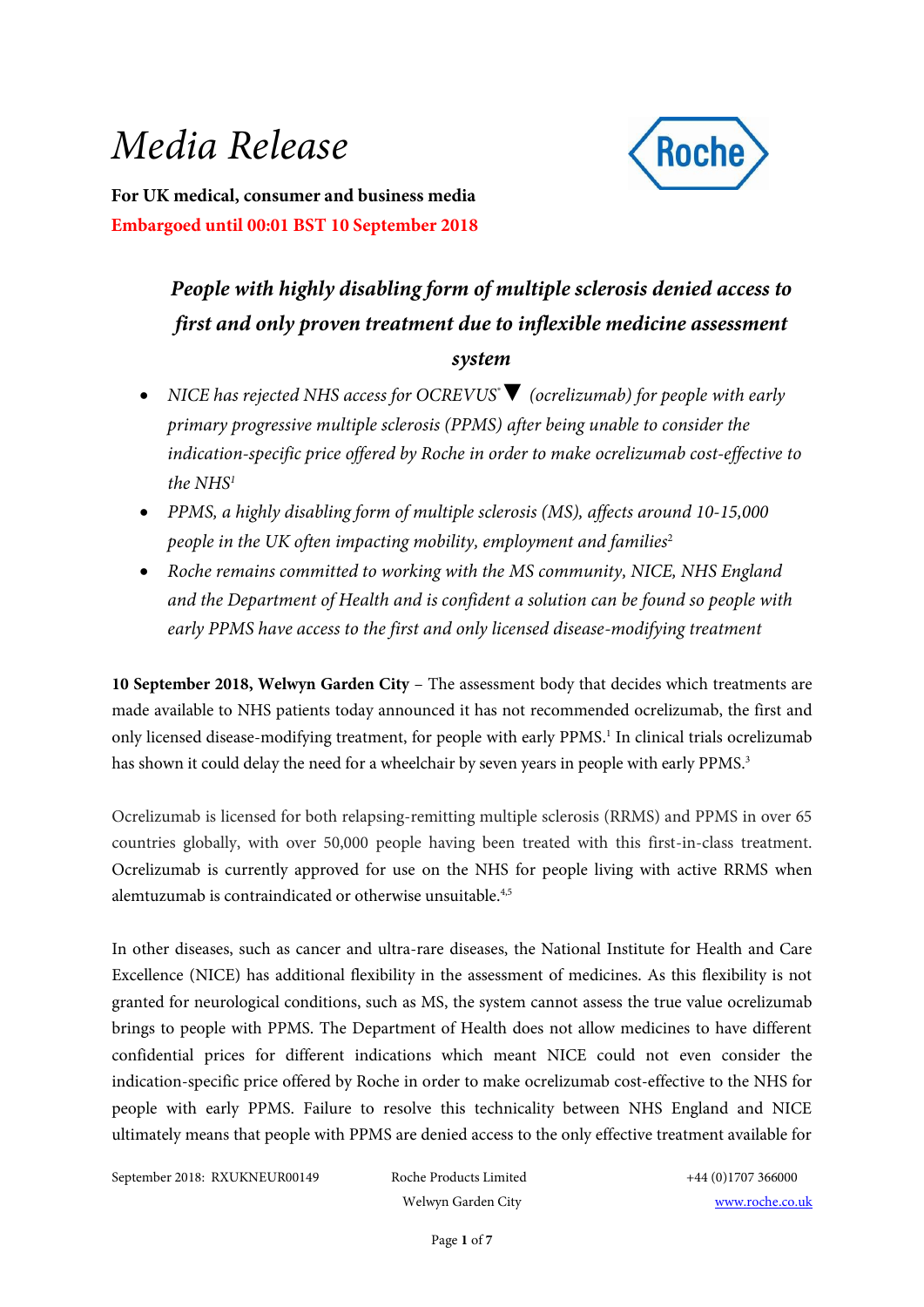their condition. Within the NHS the different MS indications are already monitored, therefore allowing flexibility should not cause additional burden to the system.

"This is devastating news for people with PPMS who urgently deserve access to the first and only licensed treatment which has been proven to slow the progression of this highly disabling disease. The committee has recognised ocrelizumab as an innovative treatment that provides a step change in the treatment of PPMS with a substantial effect on the lives of patients and their families," said Richard Erwin, General Manager, Roche UK.

"We ask that NICE are given the flexibility to consider an indication-specific price for ocrelizumab in PPMS. The challenge with ocrelizumab for people with PPMS could also have huge implications for future access to innovative medicines for people in the UK. We are unwavering in our commitment to people with PPMS and, as we have done with other disease areas, want to work together with NICE and NHS England to find a solution so this decision can be overturned."

PPMS affects around 10-15,000 people in the UK and people with this highly disabling form of MS often end up in a wheelchair, are unable to work and rely on carers or family members to look after them[.](#page-0-1)<sup>2</sup>

"There are currently no approved treatments for PPMS and people with this form of MS experience disability significantly quicker than those with other forms. The lack of treatments that can modify their disease often forces them to rely on wheelchairs and mobility aids sooner, impacting on their independence. They are the forgotten people with MS and it is critical that NICE overturn the decision for ocrelizumab as soon as possible," said Jo Sopala, Director of Health Professional Programmes, MS Trust. "Before preparing our appraisal submission to the committee, we conducted a survey to gather the views of those affected by PPMS. We received nearly 500 responses from people with PPMS, their families and specialist MS health professionals. These people have been desperately waiting years for a licensed treatment that can slow the progression of their disease, they should not be deprived of the hope a disease modifying drug offers when there is a licensed treatment."

In the Phase III clinical trial ORATORIO, ocrelizumab was shown to slow disability progression and reduce signs of disease activity in the brain (MRI lesions) in people with PPMS, compared with placebo, with a median follow-up of three years. A similar proportion of people in both groups experienced adverse events and serious adverse events.<sup>6</sup>

<span id="page-1-0"></span>In addition, an exploratory analysis from the extended control period of the ORATORIO study in PPMS demonstrated that ocrelizumab may significantly delay the time to need a wheelchair by seven years, as measured by the Expanded Disability Status Scale, a common measure of disability[.](#page-0-2) <sup>3</sup> Another exploratory analysis showed ocrelizumab more than tripled the proportion of people with PPMS who maintained No Evidence of Progression or Active Disease (NEPAD) compared with placebo at 120 weeks<sup>3</sup>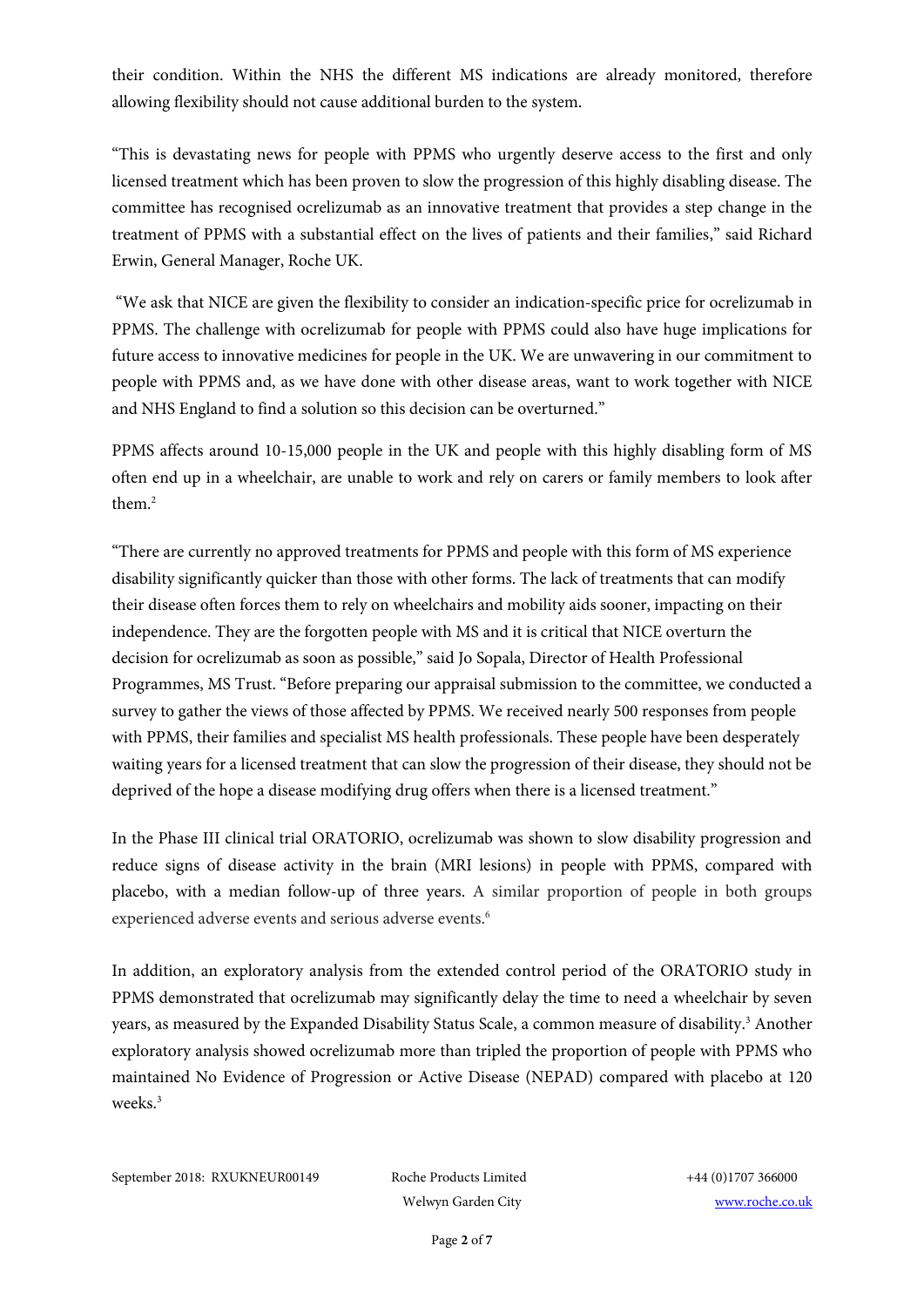"As doctors, we are left feeling powerless when we deliver the devastating diagnosis of PPMS to people because we know there is currently no disease-modifying treatment available to help them. It is even more frustrating that an effective treatment that can help slow the disease has been developed and made available across the globe yet people in England and Wales will continue to suffer disability worsening because of an archaic and inflexible medicine assessment system," said Professor Gavin Giovannoni, Consultant Neurologist at Barts and the London School of Medicine and Dentistry. "Everyone must work together to resolve this situation as soon as possible so we can finally offer our patients the hope they deserve. Ocrelizumab is the first therapy to slow-down worsening of both leg and arm function in people with PPMS and not being able to use it on the NHS puts us in a very difficult situation."

Roche is further continuing its commitment to people with progressive MS by initiating new studies that will evaluate the efficacy of ocrelizumab in a broad range of people with progressive forms of MS using novel endpoints to evaluate upper limb function and disease progression. A first of its kind study, ORATORIO-HAND, will evaluate the long-term safety and efficacy of ocrelizumab in people with PPMS, including those later in their disease course. For the first time ever, the Nine-Hole Peg Test (9-HPT) – a measure of arm, wrist and hand function – is intended to be used as the primary measure of efficacy.

#### **ENDS**

| <b>Editor's Notes</b>        |                                 |
|------------------------------|---------------------------------|
| Contact:                     |                                 |
| Roche contact:               | Agency contact:                 |
| Ginnie Tuck                  | Emma Gorton                     |
| Tel: +44 (0)1707 362949      |                                 |
| +44 (0) 1707 367807          | Tel: +44 (0)20 3817 6591        |
| Email: ginnie.tuck@roche.com | Email: egorton@hanovercomms.com |

#### **NICE assessment**

The current NICE assessment process does not allow ocrelizumab in early PPMS to be effectively assessed for several reasons:

 Earlier this year ocrelizumab was recommended by NICE for people with RRMS, a form of MS for which there are several other treatments already available.<sup>[4](#page-0-3)</sup> The Department of Health does not allow medicines to have different confidential prices for different indications which meant NICE could not consider the indication-specific price offered by Roche, differing to that for RRMS, in order to make it cost-effective to the NHS for ocrelizumab for people with early PPMS.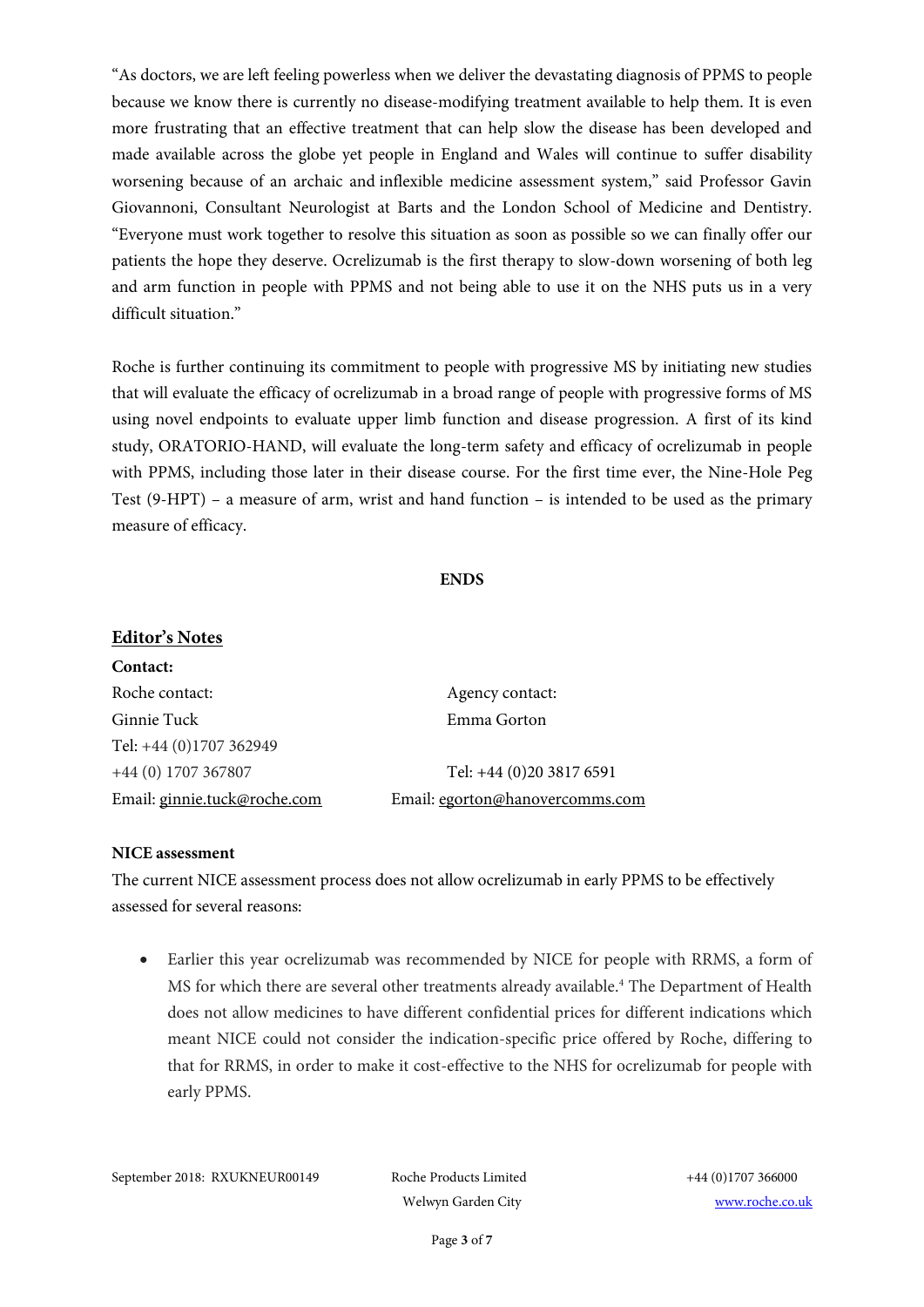- NICE does not formally take severity of disease and unmet need into consideration in their decision making. NICE bases its decision to recommend a medicine on its cost effectiveness by establishing the incremental difference in cost between the new treatment and the current treatment, and assesses this against the additional benefit the treatment provides. When no current treatment is available, such as in PPMS, the incremental difference is between the cost of treatment and no treatment, which impacts the incremental cost, giving a skewed and grossly undervalued assessment of the value of the treatment.
- Many people with PPMS eventually transition into a wheelchair, meaning that maintaining the ability to use their hands and arms is of utmost importance. This is true for themselves but also to remain in work and reduce the need for a carer, reducing the financial burden on families and having wider societal benefits. When the benefit of MS medicines is assessed, the emphasis is placed on the preservation of leg function; however this approach is less appropriate to people with PPMS, as some loss of leg function is likely to have already occurred by the time they are diagnosed due to the progressive nature of the disease[.](#page-0-1)<sup>2</sup> The value of maintaining independence and quality of life in people with PPMS by retaining use of their hands and arms isn't valued highly enough in the NICE assessment of MS medicines.

#### **About Multiple Sclerosis**

<span id="page-3-0"></span>Multiple sclerosis (MS) is a chronic disease for which there is currently no cure. It affects an estimated 2.3 million people around the world, of whom approximately 100,000 live in the UK.<sup>7,8,9</sup> MS occurs when the immune system mistakenly attacks the insulation and support around nerve cells (myelin) in the central nervous system (CNS), causing inflammation and consequent damage.<sup>10</sup>

The myelin sheath helps insulate nerves so that messages are able to travel quickly and smoothly.<sup>11</sup> The damage caused by MS can cause a wide range of symptoms, including muscle weakness, fatigue and sight problems, and may eventually lead to disability.<sup>12,13</sup> MS is typically diagnosed in young adults between 20-40 years old, when they may be building their careers or planning their future, making the disease the leading cause of non-traumatic disability in younger adults.<sup>[8,1](#page-3-0)4</sup>

There are several types of MS, which are categorised by the rate of progression and pattern of symptoms experienced. Primary progressive multiple sclerosis (PPMS) is a debilitating form of the disease which is characterised by the gradual worsening of symptoms from the outset.<sup>15</sup> Approximately 10-15 percent of people with MS are diagnosed with the primary progressive form of the disease[.](#page-0-1)<sup>2</sup>

<span id="page-3-1"></span>Relapsing-remitting MS (RRMS) is the most common type of MS and is characterised by episodes of new or worsening signs or symptoms (relapses) followed by periods of recovery.<sup>16,17</sup> Approximately 85 percent of people with MS are initially diagnosed with RRMS.[16](#page-3-1) Many people who are diagnosed with RRMS will eventually transition to secondary progressive MS (SPMS), in which they experience steadily worsening disability over time.<sup>18</sup>

September 2018: RXUKNEUR00149 Roche Products Limited +44 (0)1707 366000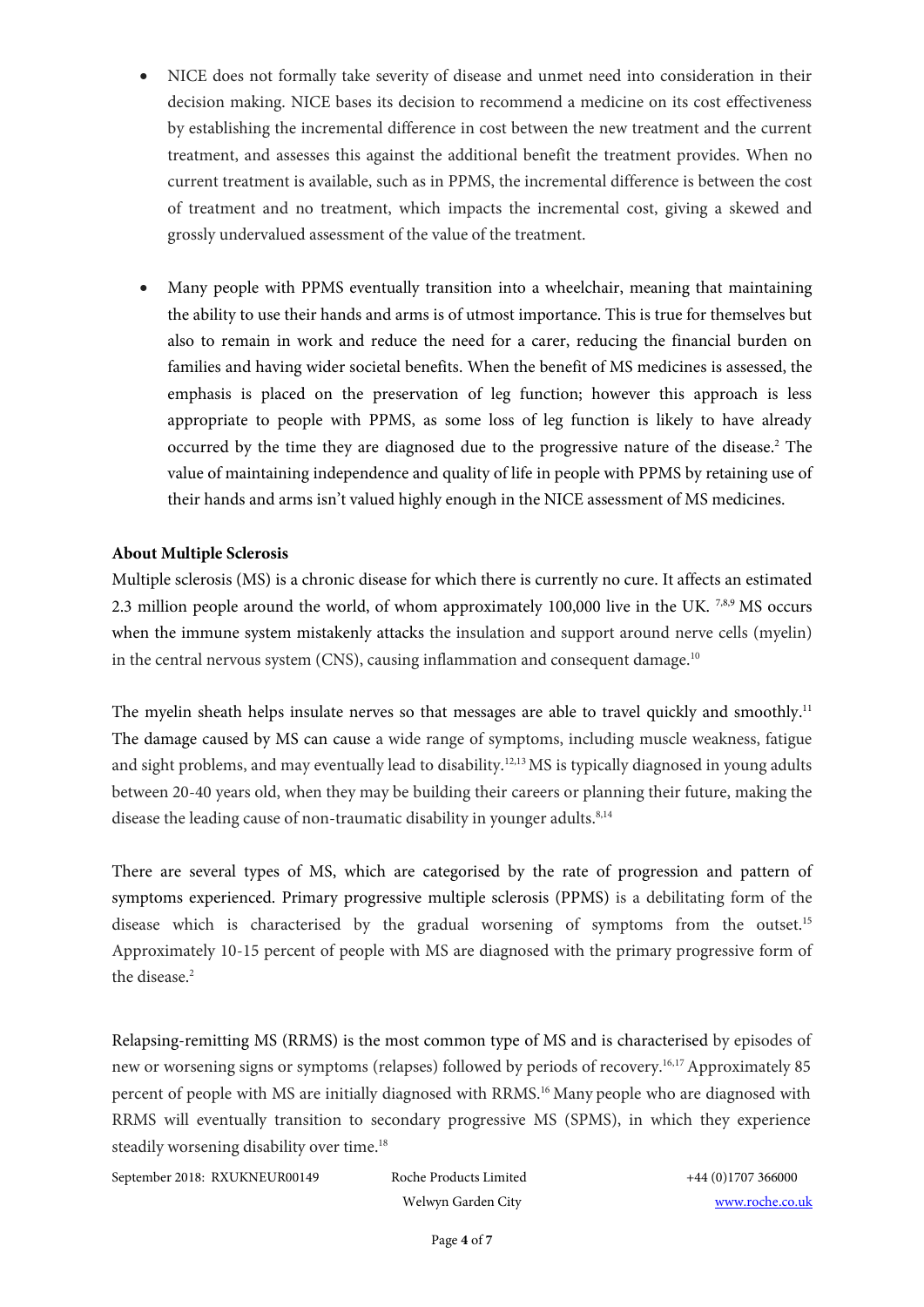<span id="page-4-0"></span>People with all forms of MS experience disease progression – inflammation in the nervous system and permanent loss of nerve cells in the brain – even when their clinical symptoms aren't apparent or don't appear to be getting worse.<sup>[16,1](#page-3-1)9,20</sup> An important goal of treating MS is to reduce disease activity as soon as possible to slow how quickly a person's disability progresses.<sup>[20](#page-4-0)</sup>

#### **About ocrelizumab**

<span id="page-4-3"></span><span id="page-4-2"></span><span id="page-4-1"></span>Ocrelizumab works by killing specific immune cells within the body known as B-cells which are thought to be a key contributor to myelin and axonal (nerve cell) damage.<sup>[6,2](#page-1-0)1,22,23</sup> Ocrelizumab is a humanised monoclonal antibody designed to target immune cells with CD20 antigens present on the surface of the cell, including B-cells. Based on preclinical studies, ocrelizumab binds to CD20 cell surface proteins expressed on certain immune cells, including B and T-cells but not on stem cells or plasma cells, and therefore important functions of the immune system may be preserved.<sup>[6,](#page-1-0)[21,](#page-4-1)[22,](#page-4-2)[23](#page-4-3)</sup>

By reducing the number of B-cells in the body, the strength of the immune system attacking the central nervous system is lowered, slowing down the rate at which the myelin is damaged and ultimately reducing the rate of disease progression.

Roche's ocrelizumab is now licensed for administration by intravenous infusion every six months[.](#page-0-4)<sup>5</sup> The initial dose is given as two 300 mg infusions given two weeks apart and subsequent doses are given as single 600 mg infusions[.](#page-0-5) <sup>5</sup> Prior to each ocrelizumab infusion, 100 mg intravenous methylprednisolone (or an equivalent) and antihistamine must be administered, to reduce the frequency and severity of infusion-related reactions[.](#page-0-5) <sup>5</sup> Ocrelizumab does not require active monitoring, however, physicians should be vigilant for the early signs and symptoms of progressive multifocal leukoencephalopathy (PML).

Ocrelizumab is approved for relapsing forms of multiple sclerosis and primary progressive multiple sclerosis in over 65 countries across North America, South America, the Middle East, Eastern Europe, as well as in Australia, Switzerland and the European Union. Over 50,000 people worldwide have received treatment with ocrelizumab.

#### **About the ORATORIO study in PPMS**

ORATORIO is a Phase III, randomised, double-blind, global multi-centre study evaluating the efficacy and safety of ocrelizumab (600 mg administered by intravenous infusion every six months; given as two 300 mg infusions two weeks apart) compared with placebo in 732 adults with PPMS[.](#page-1-0)<sup>6</sup> The blinded treatment period of the ORATORIO study continued until all patients had received at least 120 weeks of either ocrelizumab or placebo and a predefined number of confirmed disability progression (CDP) events was reached overall in the study.[6](#page-1-0) A similar proportion of patients in both groups experienced adverse events and serious adverse events compared with patients in the placebo group in the PPMS study[.](#page-1-0) 6

#### **About Roche in neuroscience**

September 2018: RXUKNEUR00149 Roche Products Limited +44 (0)1707 366000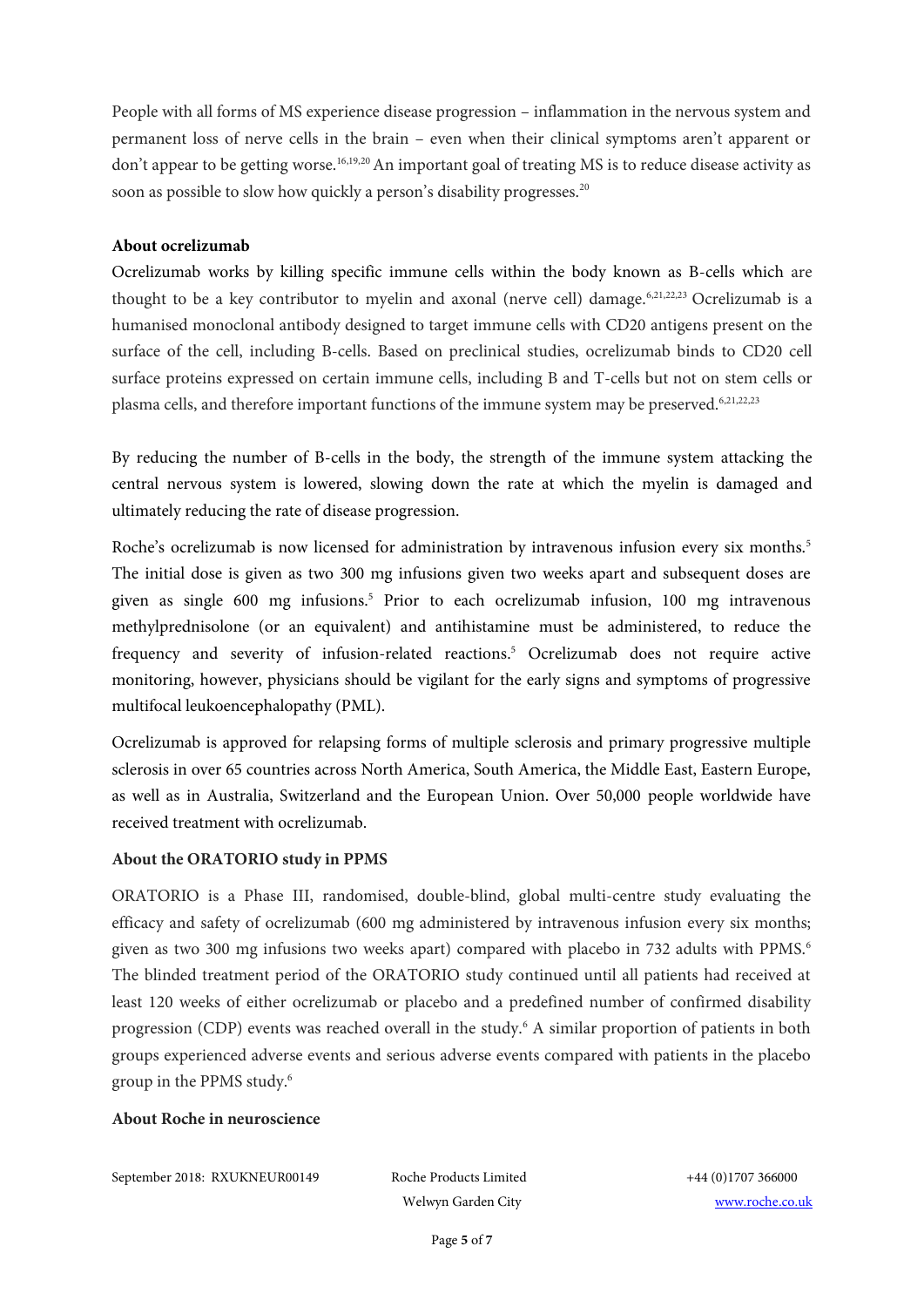Neuroscience is a major focus of research and development at Roche. The company's goal is to develop treatment options based on the biology of the nervous system to help improve the lives of people with chronic and potentially devastating diseases. Roche has more than a dozen investigational medicines in clinical development for diseases that include multiple sclerosis, Alzheimer's disease, spinal muscular atrophy, Parkinson's disease and autism.

#### **About Roche Products Limited**

Roche is the world's largest biotech company, with truly differentiated medicines in oncology, immunology and infectious diseases. Roche is also the world leader in in-vitro diagnostics and tissuebased cancer diagnostics, and a frontrunner in diabetes management. Roche's personalised healthcare strategy aims at providing medicines and diagnostics that enable tangible improvements in the health, quality of life, safety and survival of patients. Twenty-eight medicines developed by Roche are included in the WHO Model Lists of Essential Medicines, among them life-saving antibiotics, antimalarials and chemotherapy. Roche employs over 2,000 people in pharmaceuticals and diagnostics in the UK.

For more information[: www.roche.co.uk.](http://www.roche.co.uk/)

All trademarks used or mentioned in this release are protected by law.

#### **Adverse event reporting**

**▼**This medicinal product is subject to additional monitoring. This will allow quick identification of new safety information. Reporting suspected adverse reactions after authorisation of the medicinal product is important. It allows continued monitoring of the benefit/risk balance of the medicinal product. Healthcare professionals are asked to report any suspected adverse reactions via the Yellow Card Scheme: website [www.mhra.gov.uk/yellowcard](http://www.mhra.gov.uk/yellowcard) or search for MHRA Yellow Card in the Google Play or Apple App Store.

Adverse events should also be reported to Roche Products Ltd. Please contact Roche Drug Safety Centre by emailing welwyn.uk dsc@roche.com or calling +44(0)1707 367554.

### **References**

1

September 2018: RXUKNEUR00149 Roche Products Limited +44 (0)1707 366000

<sup>&</sup>lt;sup>1</sup> National Institute for Health and Care Excellence (2018) Final Appraisal Determination: Ocrelizumab for treating primary progressive multiple sclerosis. September 2018.

<sup>2</sup> Multiple Sclerosis Trust. Primary progressive MS. Available at: https://www.mstrust.org.uk/a-z/primaryprogressive-ms#treatments. Last accessed September 2018.

<sup>&</sup>lt;sup>3</sup> Butzkueven H et al. Risk of Becoming Wheelchair-Confined in Patients With Primary Progressive Multiple Sclerosis: Data From the ORATORIO Trial and a Long-Term Real-World Cohort From MSBase Registry. Abstract #EPR1087 Presented at European Academy of Neurology Congress 2018.